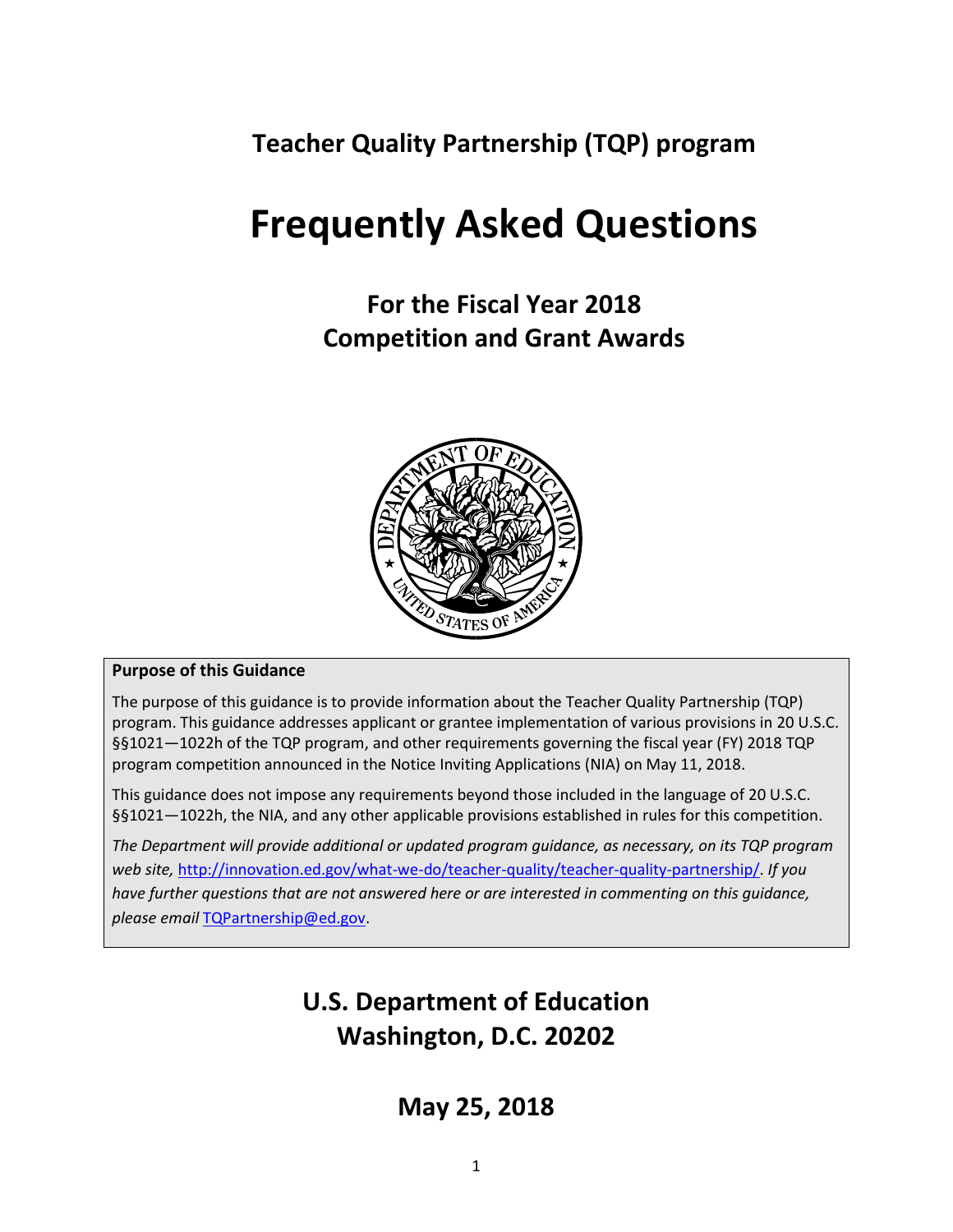#### **Teacher Quality Partnership (TQP) Frequently Asked Questions**

# **Application Questions**

#### **1. How will applications be selected for funding?**

Three independent peer reviewers (i.e. non-Federal employees) will review and score the applications. Those applications that include all required information will be scored against the program's selection criteria and, if they choose to address it, the competitive preference priorities announced in the FY 2018 NIA published in the Federal Register on May 11, 2018. Because the Department hopes to fund projects of sufficient quality that address both reform of teacher preparation programs at the pre-baccalaureate or 5<sup>th</sup> year levels (Absolute Priority 1) and teaching residency programs (Absolute Priority 2), applications will be reviewed by the absolute priority they address and then ranked within that absolute priority by their total score.

#### **2. When should applicants anticipate that grant awards will be made?**

The Department expects TQP grant awards will be made on or before September 30, 2018.

# **Eligibility Questions**

**1. May an eligible partnership apply under Absolute Priority 2 to expand or enhance an existing teaching residency program that an Institution of Higher Education (IHE) partner is already implementing?**

Yes, as long as the existing IHE's teaching residency program conforms to the requirements in HEA section 202(e) and the definition of "teaching residency program" in HEA section 200(22). If its current teaching residency program does not meet the definition for a teaching residency program in HEA section 200(22), the newly proposed TQP project must meet this definition in order to receive TQP funds. Please note the TQP program has a supplement not supplant requirement. Therefore, TQP funds may be used to expand or enhance capacity of existing teaching residency programs but may not be used to pay for currently provided services.

**2. How might an eligible partnership document that it has a college, school, or department of arts and sciences as a partner?**

Required partners of a TQP project must include an IHE that meets the definition of a "partner institution" and its college, school, or department of arts and sciences.

An eligible partnership can demonstrate that an IHE's (partner institution's) college, school, or department of arts and sciences (school of arts and science) is a partner in a variety of ways:

- written confirmation from the dean or other officials of the school of arts and sciences that it is a partner.
- documentation of active representation in the eligible partnership of one or more faculty members from that school of arts and sciences, along with confirmation from the faculty member(s) that (1) the faculty member(s) speak(s) for the school of arts and science, and (2) as the project proceeds, the faculty member(s) will work in close consultation with the school's chair and academic dean to ensure that teaching residents benefit from any needed subjectmatter content.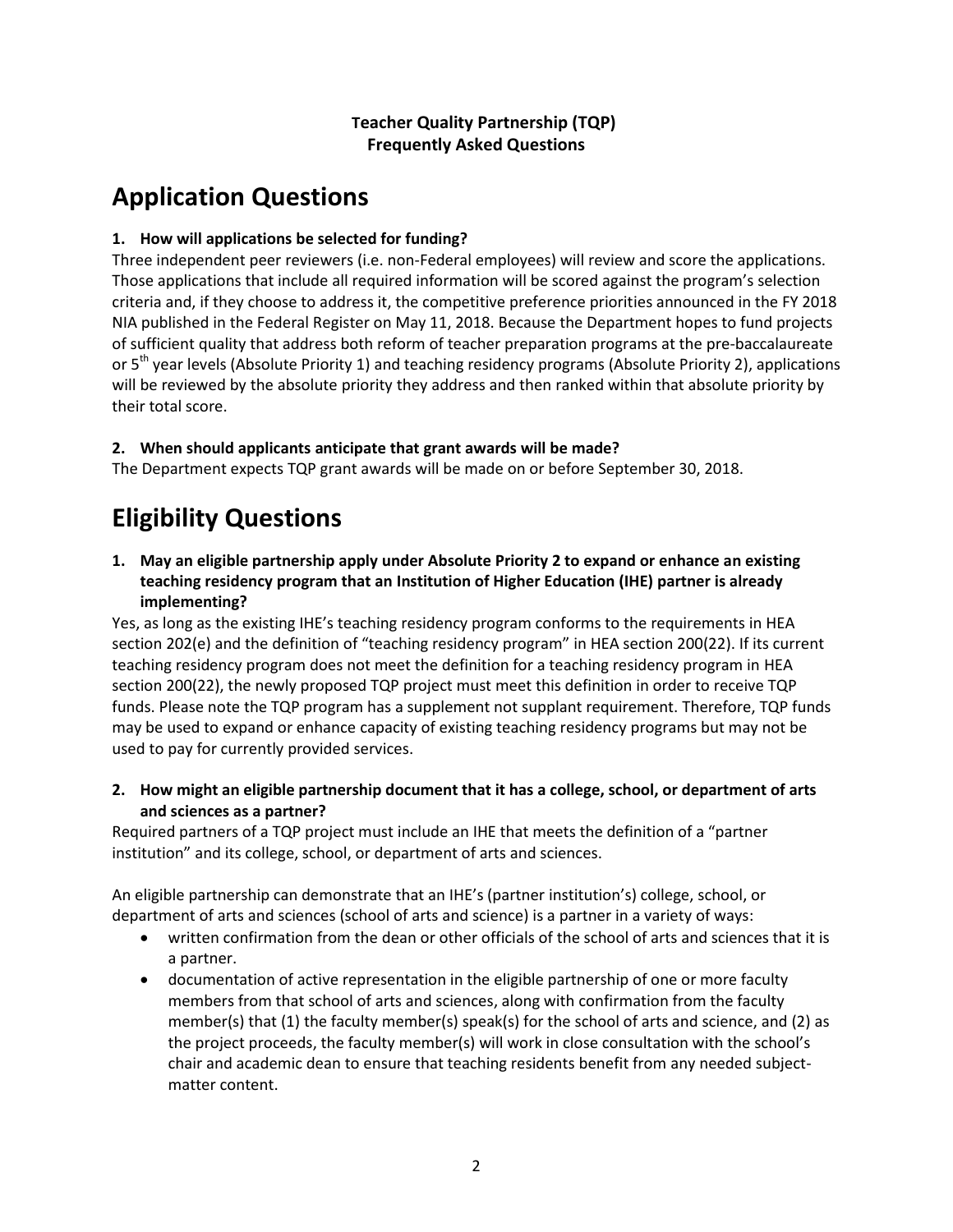In addition, if an IHE does not have a school of arts and sciences, the eligible partnership may include as an additional partner an IHE that does—provided that the eligible partnership application and project management plan clarify how the multiple IHEs, teacher preparation program(s), and school of arts and sciences will work together to promote the success of the TQP project.

#### **3. May two-year IHEs be partners in this competition?**

Yes. Two-year IHEs may be partner institutions as long as (1) they have a formal articulation agreement for a dual program with a four-year IHE participating in the eligible partnership and (2) that a four-year IHE has a teacher preparation program that meets the requirements in the definition of "partner institution." See HEA section 200(17)(A) and (B).

#### **4. How does an eligible applicant determine that it has at least 20 percent of, or at least 10,000, children from low-income families?**

HEA section 200(2) defines the phrase "children from low-income families" to have the meaning described in section 1124(c)(1)(A) of the Elementary and Secondary Education Act of 1965 (ESEA), as amended. That ESEA provision requires use of the most recent poverty data issued by the US Census Bureau. These data may be found in the following links:

- <https://www.census.gov/programs-surveys/saipe.html>
- <https://www2.ed.gov/programs/reapsrsa/eligibility.html>
- <https://www2.ed.gov/programs/reaprlisp/eligibility.html>

If the Census Bureau data do not include poverty data for a particular LEA, such as a charter school with LEA status, a newly created LEA, and Bureau of Indian Education (BIE)-funded schools, the eligible partnership should include in its application documentary support for a conclusion that the level of its students' family poverty as measured by data it does have, such as eligibility for free or subsidized lunches, is comparable to 20 percent of, or at least 10,000, children from low income families as presented in the most recent Census Bureau data. The Department will then review these submissions on a case-by-case basis.

#### **5. Are all schools within the high-need LEA eligible to receive project services?**

Not necessarily. Teaching residency program participants must teach in a high-need school of a highneed LEA in order to meet their service requirement.

HEA section 202(e)(2)(C) states that projects focused on reforming teacher preparation programs at the pre-baccalaureate or 5<sup>th</sup> year levels must provide clinical experiences in a high-need school that is part of an eligible partnership, and the Department encourages teachers who complete the program to become teachers of record in a high-need school.

**6. How does an eligible applicant determine that it has a high percentage of teachers not teaching in the academic subject areas or grade levels in which the teachers were trained to teach, or a high teacher turnover rate or a high percentage of teachers with emergency, provisional, or temporary certification or licensure?**

The Department is not able to provide a definitive threshold of what constitutes a high percentage of teachers not teaching in the academic subject areas or grade levels in which the teachers were trained to teach, or a high teacher turnover rate or a high percentage of teachers with emergency, provisional, or temporary certification or licensure. Therefore, eligible applicants should include in their application documentation to support the conclusion that any LEA they would identify as a high-need LEA has one of these teacher-need characteristics. The Department will then review these submissions on a case-bycase basis.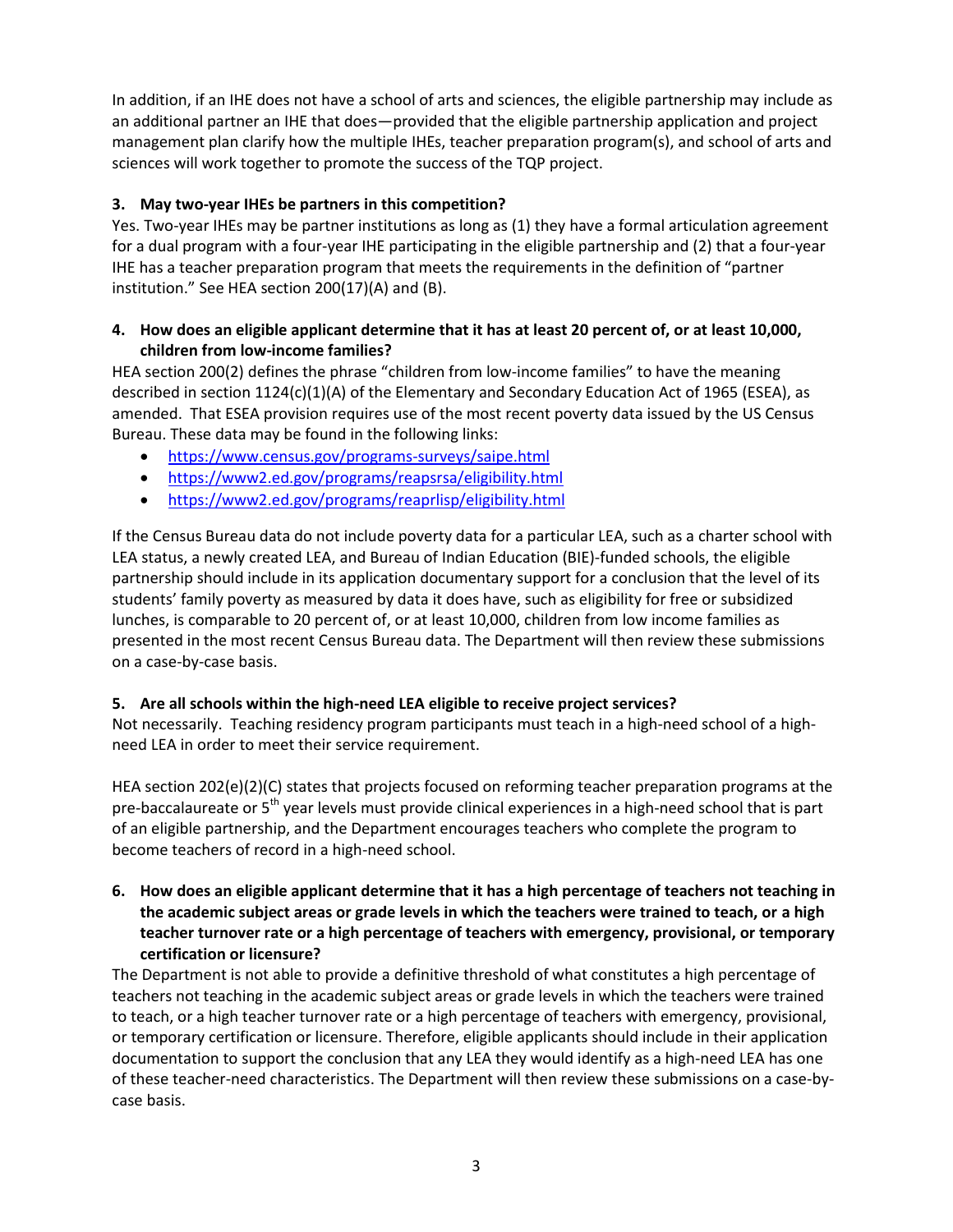#### **7. Is a charter school eligible to be a member of an eligible partnership?**

A charter school may be eligible in one of two ways. First, a charter school is eligible as a required member of the eligible partnership under HEA section 200(6)(A) if it: (1) Is considered an LEA by the State in which it is located and (2) meets the definition of a high-need LEA in HEA section 200(10). Second, a charter school may be an optional member of the eligible partnership under HEA section 200(6)(B)(x), provided it meets the definition of a high-need school in HEA section 200(11).

#### **8. May an entity be a partner in more than one application?**

Yes. An entity may be a partner and participate in more than one TQP grant. However, because an eligible partnership may not receive a TQP grant more than once in a five-year period (see HEA section 203(a)(2)), the partnership as a whole may only submit one TQP application and is ineligible to apply if it received an award in the 2014 or 2016 TQP competition.

Entities that were members of partnerships that received awards in the 2014 or 2016 TQP competition are eligible to apply in this competition, so long as they apply as members of a different partnership than the one that received an award in 2014 or 2016. Entities that apply as members of a different partnership may not propose activities or services that are duplicative or redundant with their other TQP grant application.

#### **9. May 2014 and 2016 TQP eligible partnership grantees apply in this competition?**

No. HEA section 203(a)(2) prohibits an existing *eligible partnership* from receiving more than one TQP award during a five-year period. However, any *entity* within a currently funded TQP grant may be part of a new eligible partnership with different eligible partners and may apply with such partners for a new TQP grant.

Entities that apply as members of a different partnership may not propose activities or services that are duplicative or redundant with their existing TQP partnership grant.

### **Absolute Priorities Questions**

#### **1. May eligible partnerships submit two applications, one for each absolute priority?**

Yes. However, in doing so, applicants must realize that HEA section 203(a)(2) prevents an eligible partnership from receiving more than one TQP award during a five-year period. Eligible partnerships that submit two applications that are reviewed by the peer reviewers and both scored within funding range will have only their highest-scoring application selected for funding.

**2. Under Absolute Priority 1 may grantees use TQP funds to pay student stipends or tuition reduction to prospective teachers? May TQP funds pay the costs of their certification or State testing?**

No. The HEA does not authorize the use of TQP funds for tuition or other student support costs such as fees for certification or State testing.

**3. Absolute Priority 1 requires that applicants implement reforms in each teacher preparation program assisted with TQP funds. Does that mean that the eligible partnership must reform all of the partner IHE's teacher preparation programs inclusive of all subjects and grade levels, including those not housed in its college, school, or department of education?**

No. In addressing Absolute Priority 1, applicants may propose use of TQP funds to implement TQPfunded reforms and other required activities either within all teacher preparation programs that the partner IHE administers or within one or more particular teacher preparation programs that need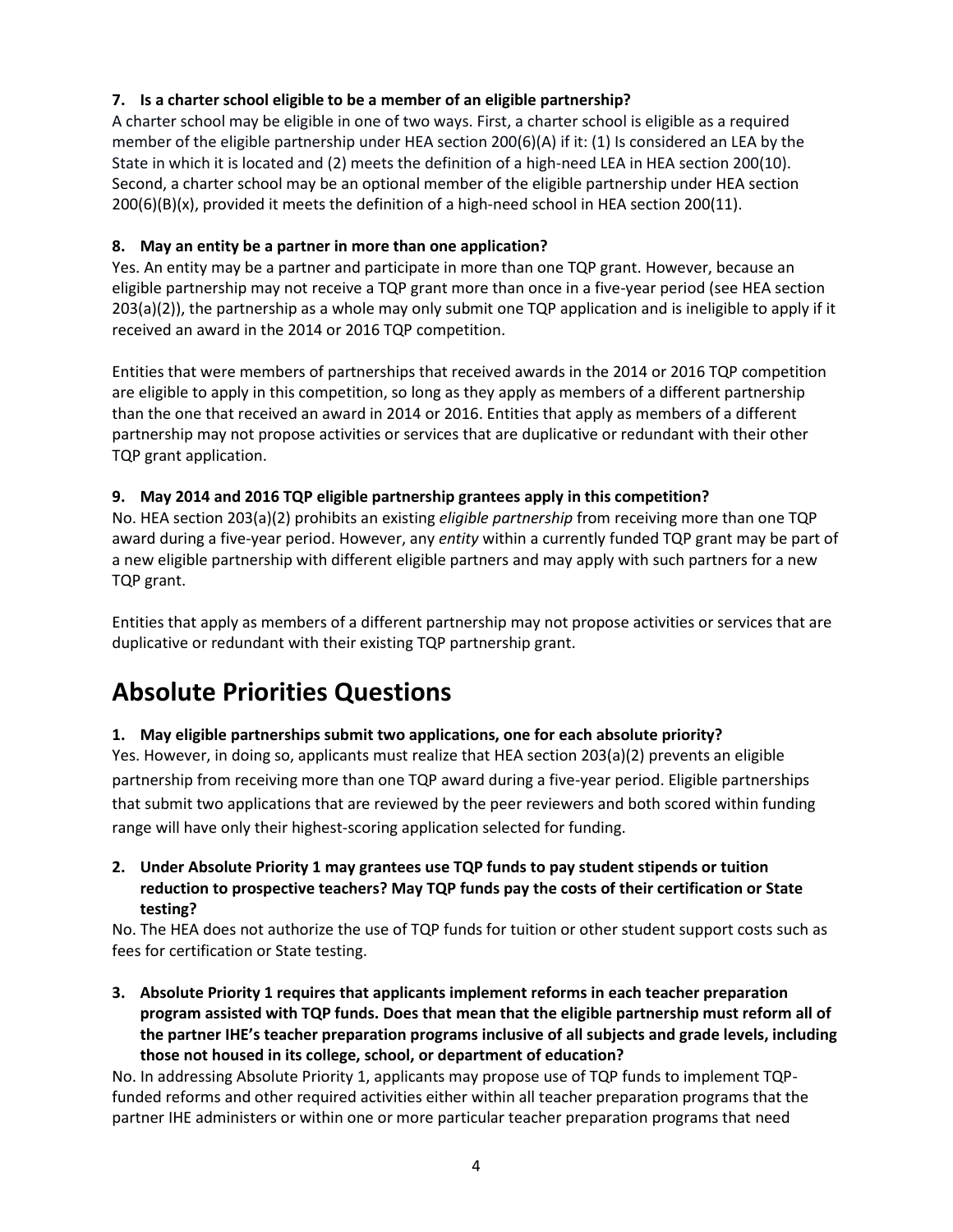particular assistance to implement the TQP-funded reforms and other required activities. Applicants will need to identify in their applications the teacher preparation program(s) that TQP funds would reform . See HEA section 202(d)(1).

### **Competitive Preference Priorities Questions**

**1. Should I address the CPPs in the application narrative, or in some other part of the application?** CPPs that applicants intend to address should be clearly stated in the application Abstract and the location of the response should be included in the Table of Contents of the application. An applicant's response to the CPP should be a separate response within the application narrative and labeled accordingly. Applicants that do not explicitly state what priorities they are addressing may not receive additional points.

- **2. How does an applicant, in addressing CPP 1, demonstrate that its proposed strategy for professional development strategies for current STEM educators or retraining strategies for current educators seeking to transition from other subjects to STEM fields, is evidence-based?** Applicants must demonstrate, in order to meet CPP 1, that their proposed professional development or retraining strategies are "Evidence-Based," as defined in 34 CFR §77.1 (and in the NIA). Applicants may do so by:
	- Submitting a citation of a study that is (1) focused on a STEM-focused professional development or retraining strategies, (2) relevant to the proposed project, and meets at least the design standards set forth in the "Promising Evidence" definition in 34 CFR §77.1 (and in the NIA).
	- Submitting a "Logic Model" (as defined in 34 CFR §77.1 and in the NIA) that (1) identifies the STEM professional development or retraining strategy of the project and (2) is informed by research or evaluation findings that suggest the project component is likely to improve "Relevant Outcomes" as defined in 34 CFR §77.1 and in the NIA.

Applicants are encouraged to visit the Institute of Education Sciences (IES) What Works Clearinghouse (WWC), which compiles scientific evidence on education programs, products, practices, and policies. The website is located here: [https://ies.ed.gov/ncee/wwc/FWW.](https://ies.ed.gov/ncee/wwc/FWW)

# **Programmatic Questions**

**1. May individuals who are already certified to teach in one area participate in the teaching residency program as a way of becoming certified in another area?**

No. The definition of a "teaching residency program" in HEA section 200(22) provides that the program be for "prospective teachers." The intent of the TQP program is to bring new teachers into classrooms.

**2. What is a teaching resident's service obligation, and who is responsible for tracking whether, upon completion of their teaching residencies, residents have met it?**

In order to receive the one-year living stipend or salary that eligible partnerships must make available to them, residents must submit an application that includes an agreement to work, immediately upon successful completion of the residency, as a full-time teacher for not less than three years in a high-need school in a partner high-need LEA. The agreement also must specify that a resident who does not fulfill this service obligation must repay these funds to the eligible partnership. See generally HEA section 202(e)(2)(C)(iii) and (iv).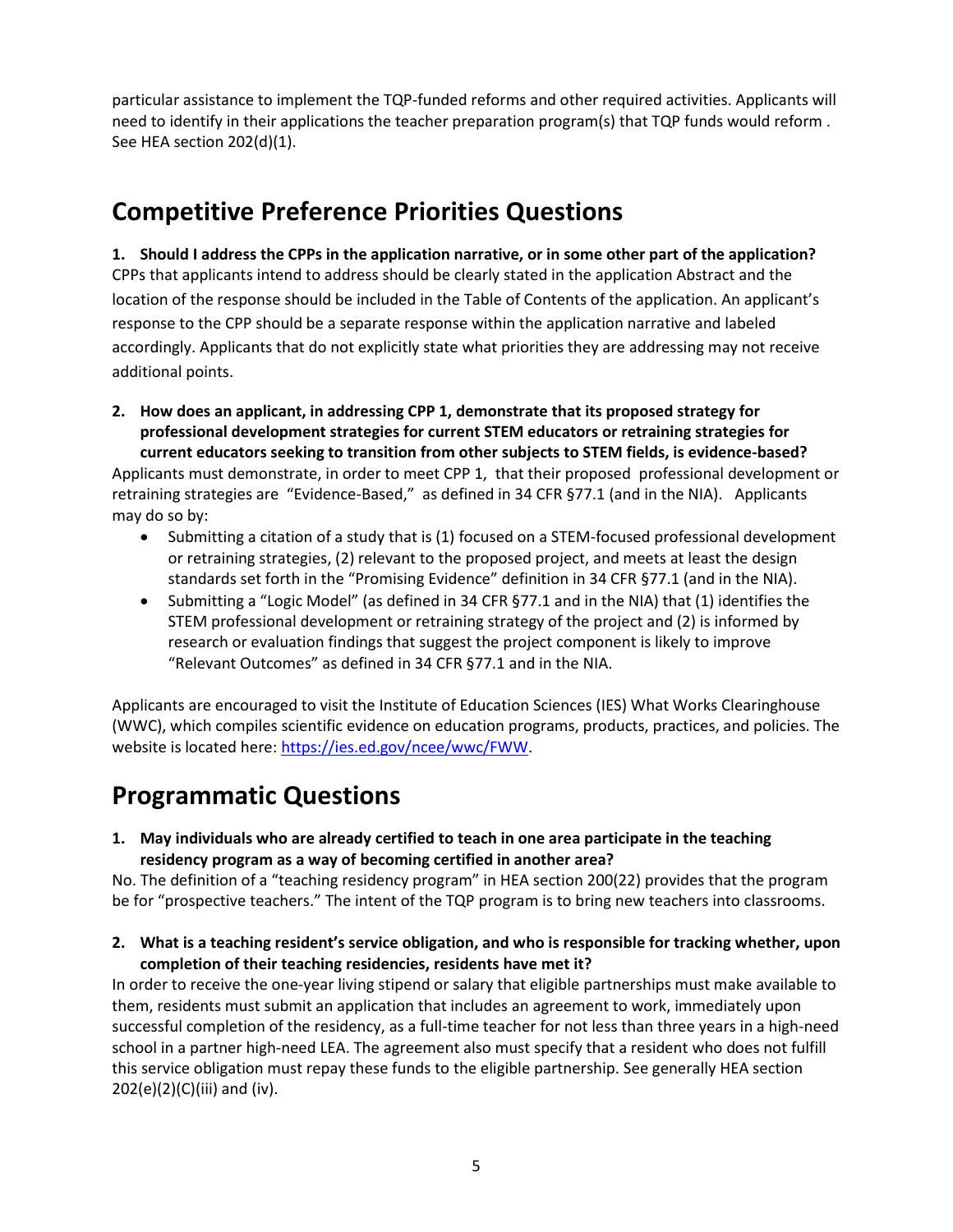Eligible partnerships are responsible for tracking residents' employment after completing the teaching residency program based on the terms of the repayment agreement, and for requiring residents who do not fulfill their service obligation to repay the living stipend or salary that they received. They must use recovered funds for additional activities consistent with the purposes of the teaching residency program.

#### **3. In teaching residency projects, may payment of the participants' "one-year living stipend or salary" be made with either TQP grant funds or with non-Federal match funds?**

Yes. The living wage stipend may be paid with TQP funds, non-Federal match funds, or a combination of the two.

The HEA does not define the term "living stipend or salary." Therefore, the applicant should describe in the budget and budget narrative (and elsewhere in the application, as relevant) an appropriate amount that it proposes to provide as a living stipend to its teaching residents. This living stipend may be granted for a maximum of one year (12 months).

#### **4. May an applicant seek TQP funding to prepare multiple cohorts of teachers in a teaching residency program?**

Yes. Please note, if an applicant proposes to recruit and prepare candidates during Project Years 4 or 5 of their grant performance period, the Department will expect it to describe in the application how it will provide them with the required minimum two-year induction support, professional development, and networking opportunities (see HEA section 202(e)(2)(A)(vii)) during and after the end of the fiveyear grant performance period.

#### **5. What is the required length of the teaching residency program?**

The teaching residency program must be designed so that participants may complete it within 18 months (i.e., the program must be designed so that within an 18-month period, residents may receive the necessary mentoring and instruction and earn a Master's degree and initial teacher certification or licensure). TQP program funds may only be used to pay for residents' stipends or salaries for a one-year (12-month) period of that program. See the definition of teaching residency program in HEA section 200(22).

#### **6. How many classroom hours must teaching residents spend working in the classroom?**

The eligible partnership determines the number of required classroom hours; the HEA does not specify a specific number of hours per day/week that a resident must spend in the classroom. During the teaching residency, residents must teach alongside a mentor teacher (who is the teacher-of-record) for a full academic year, and that mentor teacher must have been selected based on measures of effectiveness addressed in HEA section 202(e)(2)(A)(iv).

#### **7. May teacher mentors under the TQP program receive stipends?**

Yes. TQP funds may be used to provide reasonable and necessary stipends or other supplemental compensation to teachers who have taken on additional responsibilities related to mentoring the teaching residents. Supplemental compensation may include bonuses, salary differentials, incentives, or performance pay, based on the mentor teacher's additional responsibilities.

#### **8. May TQP funds be used to secure replacement teachers for times when mentor teachers are working on TQP responsibilities outside their classrooms?**

Yes. TQP funds may be used to cover the costs of replacement teachers as long as the LEA, under its established policies, would not pay for these costs in the absence of the TQP project (which therefore would constitute impermissible supplanting of other Federal, State, or local funds).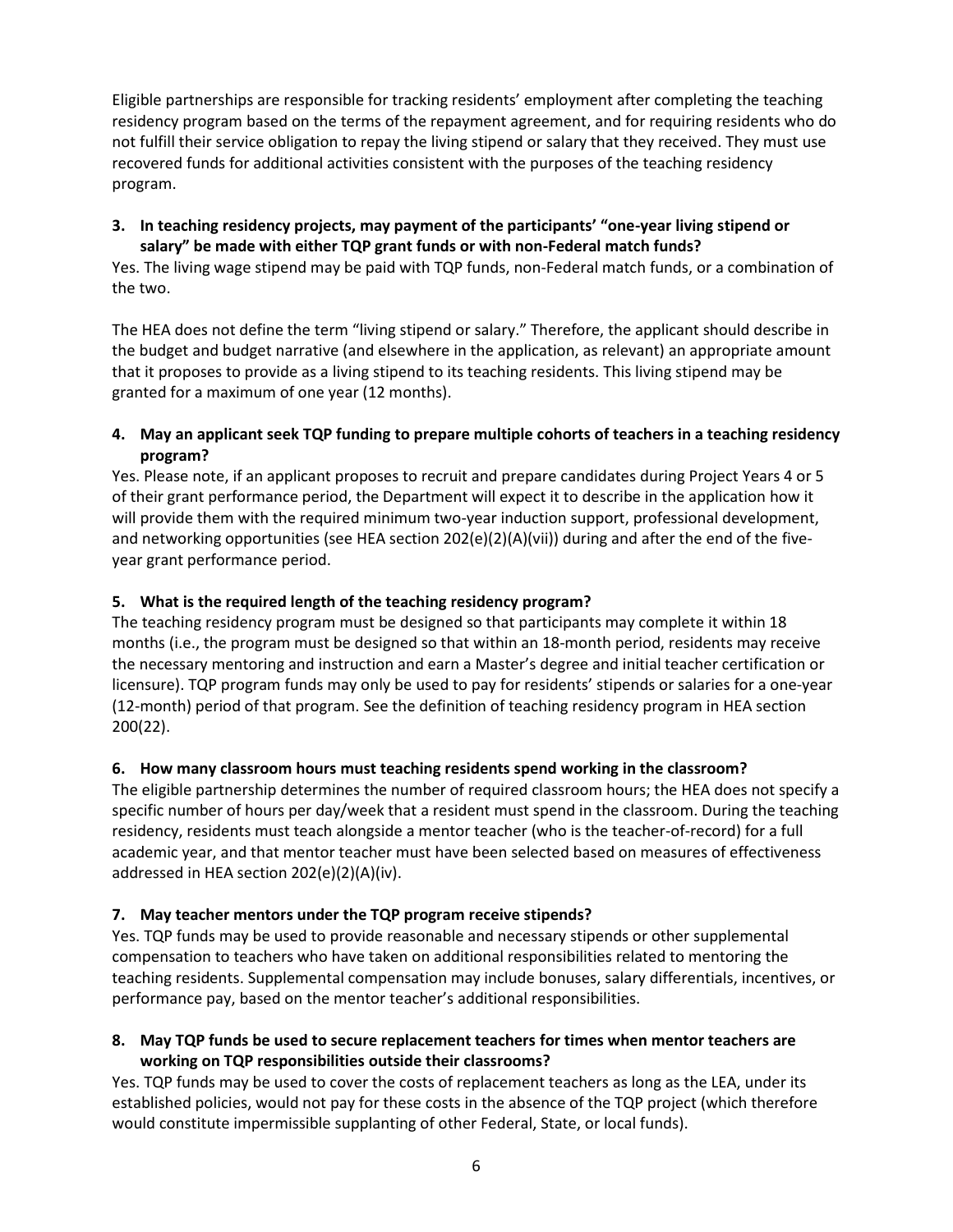#### **9. Is Early Childhood Education (ECE) a required component of either Absolute Priority 1 or 2 for TQP projects?**

No. However, applicants that propose to prepare teachers to teach early childhood education programs must focus their activities on providing prospective teachers with the knowledge and skills they need in early childhood education. See, e.g. HEA section 202(b)(6)(E), (b)(6)(K), (b)(7)(D); and HEA section  $202(d)(1)(A)$ , (d)(1)(B)(ii)(IV), and (d)(2)-(d)(4).

#### **10. What is a "mid-career professional"?**

A mid-career professional is someone in a profession other than teaching who has moved past entrylevel but is not nearing the end of his or her career. A mid-career professional entering the teaching profession can bring specialized content knowledge, often in hard-to-staff subjects, into schools for the benefit of students. TQP applicants might consider factors such as the following when designing a teacher preparation program that includes mid-career professionals:

- Skills, certifications, and other professional qualifications
- Relevance of the professional subject area expertise to the teaching need
- Years in the profession
- Supervisory status

# **Match and Budget Questions**

**Note**: HEA section 203(c)(1) requires each eligible partnership that receives a TQP grant to provide a 100 percent non-Federal match, which may be provided in cash or in kind. As part of their TQP applications, eligible applicants must identify the match funds on the ED 524 non-Federal budget form and include a budget narrative that provides the source and description of the matching funds (see question 1 in this section for more information).

Funds designated as matching must be both an allowable use of TQP funds and supplement, not supplant funds that would have otherwise been used to carry out the activities of the grant (see question 4 in this section for more information).

#### **1. What is the amount of the non-Federal match requirement, and how do applicants identify the match in their applications?**

The TQP non-Federal match amount is 100 percent of the amount of TQP grant funds—a dollar for dollar match. It is calculated based on the annual amount of the TQP award (e.g., if the Year 1 award request is \$1,000,000, the applicant must match \$1,000,000 with non-Federal funds). Applicants must provide a proposed budget on form ED 524 Section B and a detailed budget narrative to show how the match would be met based on the annual award amount requested.

Matching funds are governed by, and valued on the basis of, provisions in 2 CFR §200.306 from 2 CFR part 200, the *Uniform Administrative Requirements, Cost Principles, And Audit Requirements For Federal Awards* (Uniform Guidance). This regulation includes the requirement that funds used to meet matching requirements be allowable if paid for with TQP funds. See 2 CFR §200.306(b)(4).

#### **2. Should applicants submit a multi-year budget or just a Year 1 budget?**

Applicants should submit a multi-year budget. TQP grants are awarded for a period of five years (i.e. 60 months) per HEA section 203(a)(1). Applicants must provide a proposed budget using form ED 524 and a detailed budget justification or narrative for ALL budget years of the proposed project. Applicants should also use the ED 524 form to describe nonfederal funds being used to meet the matching requirement.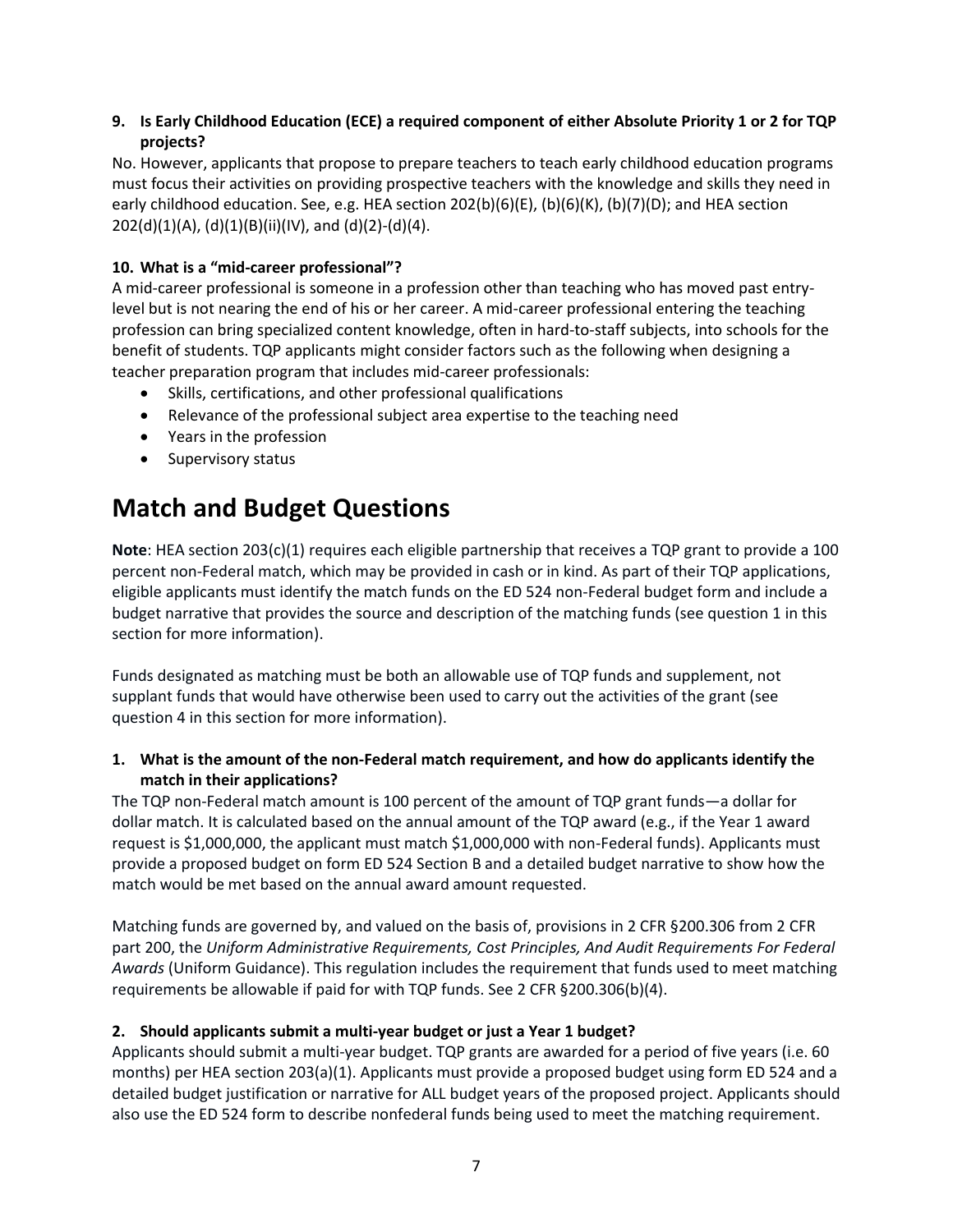#### **3. What if an applicant cannot meet the non-Federal match requirement?**

HEA section  $203(c)(2)$  allows for the Secretary to waive all or part of the matching requirement described in HEA section 203(c)(1). An applicant may request a waiver of all or part of the non-Federal match requirement when it submits its application. If an applicant requests such a waiver, it must provide a detailed justification to support why a waiver in whole or in part is needed and demonstrate that all possible efforts were made to identify appropriate matching funds.

#### **4. What is the "supplement, not supplant" requirement for the TQP program, and what does it mean for budgeting costs?**

The supplement, not supplant requirement is in HEA section 202(k). It provides that grantees must not use TQP funds to pay for activities that are already being carried out, or that must be carried out, by the grantee or its partners with Federal, State, or local funds. "Local" funds include private IHE and other privately contributed funds. In addition, matching contributions must likewise supplement non-TQP funds that would be provided in the absence of the TQP grant.

#### **5. What is the limitation on administrative expenses for the grant?**

Per HEA section 203(d), an eligible partnership that receives a grant may use not more than two percent of the funds provided to administer the grant. Please see Administrative Cost Cap slide deck on the TQP webpage for more information on this topic.

#### **6. How does an eligible partnership determine the amount of indirect costs that it may charge to TQP funds?**

Under 34 CFR §75.563 and §76.563(c), the indirect cost rate that an eligible applicant may use to charge indirect costs to TQP funds may be no more than eight percent (8 percent). In addition, because the TQP eligible applicant is a group applicant (see 34 §§CFR 75.127 – 75.129), under 34 CFR §75.564(e), the eligible partnership must use a restricted indirect cost rate (RICR) that is no greater than the amount of the lead applicant's RICR if that rate is less than eight percent. Under 34 CFR §75.128(b), the members of the eligible partnership need to enter into an agreement that details the responsibilities of each partner, and this agreement should, among other things, identify how indirect costs will be apportioned among members of the eligible partnership. For more information on indirect costs, see 34 CFR §§75.560-75.561 and §§75.563-75.564.

#### **7. How may a lead applicant that does not have a restricted ICR (RICR) obtain one?**

If a lead applicant that does not have an approved RICR would like to obtain one, please email the Department's Indirect Cost Rate Group at [IndirectCostGroup@ed.gov](mailto:IndirectCostGroup@ed.gov) for instructions. The Department of Education will provide direct support if it is the cognizant Federal agency. The cognizant Federal agency is the Federal agency that provides the most direct Federal funding to the lead applicant.

#### **8. May unrecovered indirect cost funds be used to meet the TQP non-Federal match requirement?**

No. As noted above, federal cost principles provide that matching funds are allowable only if they would be allowable if paid for with TQP funds. Since indirect costs charged to TQP funds may not exceed the amount using a restricted indirect cost that is the lesser of 8 percent or the negotiated restricted indirect cost rate, indirect costs that exceed this amount may not be used as a non-federal match.

### **Evaluation Questions**

#### **1. What measures should be included in the applicant's evaluation plan?**

Applicants should include both the TQP Government Performance and Results Act of 1993 (GPRA) measures found in the FY 2018 NIA and measures that are unique to the applicant's project as part of